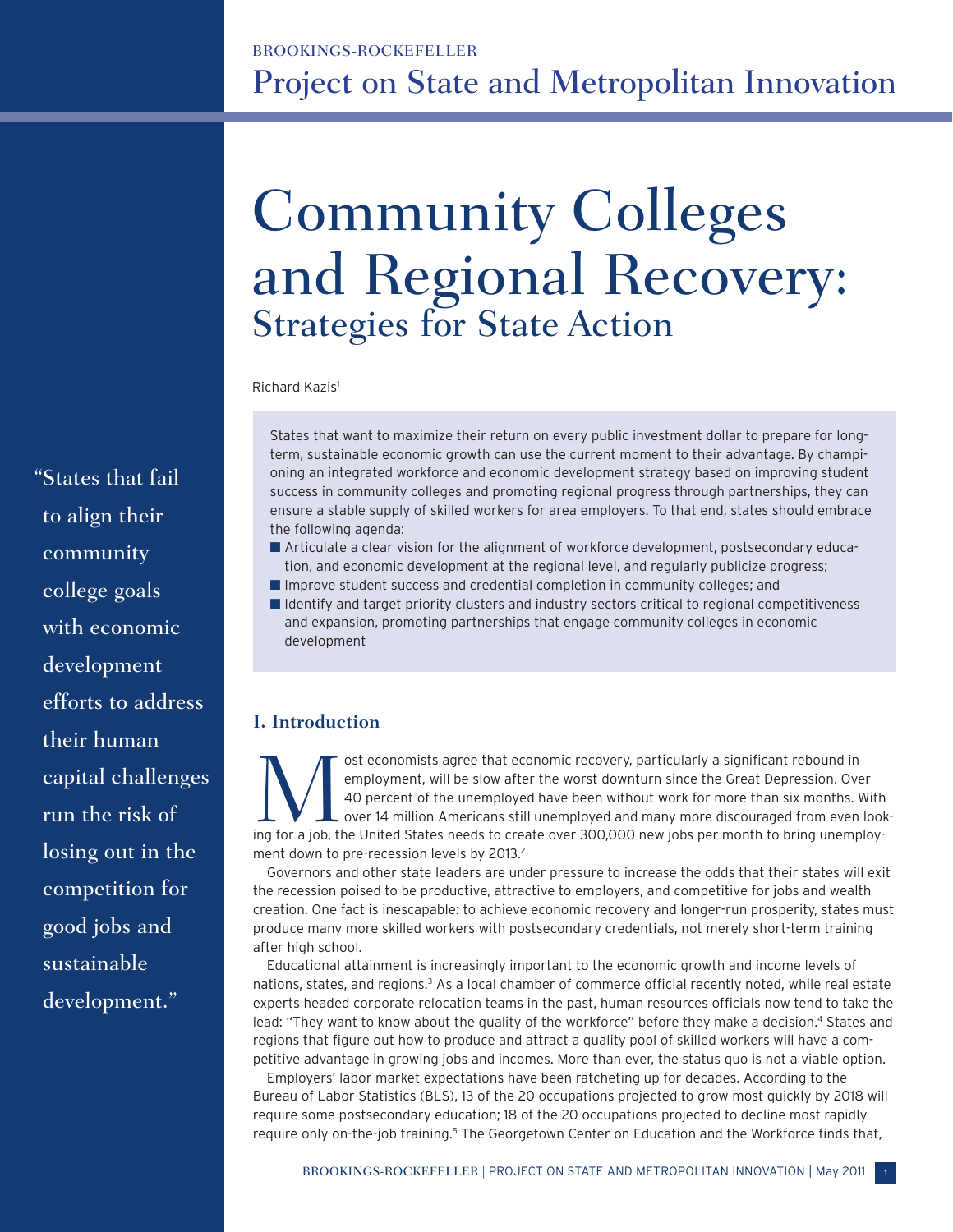over the past 30 years, all the net increase in U.S. jobs has been in positions that require at least some postsecondary education. By 2018, the Center projects that almost two-thirds (63 percent) of U.S. jobs will require postsecondary education and training.<sup>6</sup>

Without major improvement in postsecondary completion rates, the supply of college-credentialed workers in the United States at the end of this decade will fall short of employer demand by about 3 million. Individuals without postsecondary credentials will see their real incomes continue to drop.7 States must do more than simply attract workers from other parts of the country to fill these skilledworker gaps.<sup>8</sup>

Employers need a pipeline of quality workers with different levels of skill and desired earnings. Almost half of U.S. jobs today can be defined as "middle skill" jobs, requiring less than a four-year degree but more than a high school diploma.9 BLS occupational projections indicate that job categories for which the associate's degree is the most significant source of education and training will grow 19 percent through 2018, faster than any other job category. The labor market for these jobs is regional, not national. Workers seeking middle-skill positions tend to be less mobile than more highly educated jobseekers. In fact, between 60 percent and 70 percent of Americans spend most of their working life in the state where they were born and between 45 percent and 55 percent stay in their metro region of origin.10

These trends place renewed priority on the performance and potential of community colleges, the primary postsecondary institution serving local and regional workforce needs. These institutions are critically important to individuals seeking higher skills and to employers looking for qualified workers. States that fail to align their community college goals with economic development efforts to address their human capital challenges run the risk of losing out in the competition for good jobs and sustainable development.

This brief describes the challenge that states face in aligning workforce and economic development strategies, and recommends a set of practical steps state leaders can take to bridge their community college and economic development agendas and advance economic recovery and long-term growth.

# **II. The Policy Challenge**

The overnors traditionally view economic development and workforce development policy as<br>two important state levers for increasing economic well-being. However, their efforts to<br>align these two levers have often been frust two important state levers for increasing economic well-being. However, their efforts to align these two levers have often been frustrated by differing cultures, funding streams, goals and expectations.

Today, new economic realities are creating the opportunity for change. State budget realities are propelling the two systems toward greater alignment and strategic coherence.

There is growing understanding of the importance of local community colleges to the regional economy. These institutions are well positioned to address both the evolving human capital needs of regional employers and the desire of residents for better skills and wider opportunity. Because community colleges stand at the intersection of demand and supply, they have great potential for improving the efficiency and effectiveness of their local labor market. Community colleges enroll more than 6.7 million credit students annually, more than a third of all undergraduates nationwide.<sup>11</sup> Furthermore, they serve almost as many additional students through workforce training and other such non-credit courses.

Yet many community colleges have not achieved their potential as engines of human capital enhancement and regional economic development. There are two primary reasons:

*First, too many students who seek a community college credential fail to earn one. Community colleges have low retention and completion rates, especially for students who arrive unprepared to do college-level work.* Community colleges grant degrees and certificates, enable students to start college at lower cost and risk before transferring to four-year schools, deliver customized training for regional employers, and provide youth and adults not ready for college with courses that help them catch up. They frequently have strong relationships with high-demand regional employers and creative partnerships with social service organizations to help students cope with nonacademic challenges.

At the same time, these locally rooted, often quite entrepreneurial, institutions typically fall short.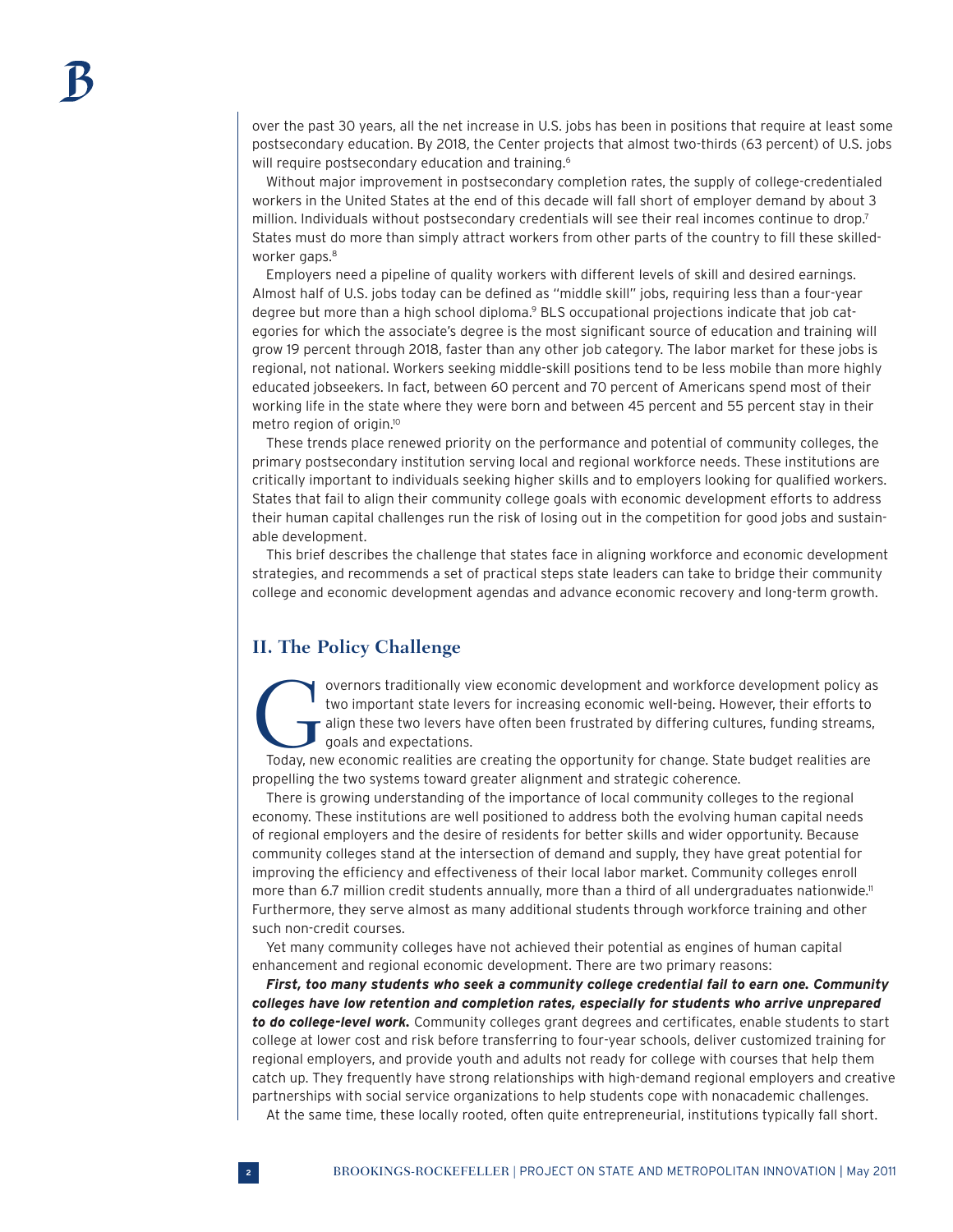Too many students who seek a credential leave before completing their course work. A recent study by the U.S. Department of Education found that after six years, only 22 percent of degree-seeking community college students had earned an associate's degree or certificate. Another 12 percent had gone on to earn a bachelor's degree. This leaves well over half of degree-seeking community college students frustrated in their desire to better their economic prospects.12

For students who are academically underprepared for college work—almost two of three students need some remediation in math or English—the odds of success are unacceptably low. Fewer than 25 percent of community college students requiring remedial courses receive a degree or certificate. In a study of students from colleges in the Achieving the Dream initiative, only 16 percent of students needing developmental math completed a first college-level math course within three years.13 In communities with a high proportion of youth and adults who are not college-ready, completion rates are far lower than the national average.

State leaders who want to increase postsecondary credential attainment must address the performance of their community colleges, particularly for low-income and underprepared students. In a time of limited public resources, improvement will require changes in the way community colleges organize and deliver education.

*Second, there is a dangerous disconnect in too many states between the effort to develop the workforce and plans to strengthen the economy. Economic development strategies are not sufficiently connected with initiatives to bolster college completion and increase skills. The result is that the state fails to maximize its return on either of these public investments.* The need to graduate more students with degrees and credentials valued by employers is clear. But producing more skilled workers is only one side of the equation. The deployment of human capital in ways that meet employer needs is the key to increased productivity and opportunity for growth.<sup>14</sup> If workforce education systems are isolated from strategies for the development of the regional economy, a mismatch between worker training and employer need can slow expansion, productivity, and economic vitality.

Economic development officials work hard to attract new firms and provide incentives for employers to expand the number of people they hire in-state. Workforce development officials judge success in terms of the skill development and employment of individuals, largely independent of the economic value-add for their region or state.15 As one National Governors Association report concluded, too often "[e]conomic developers are from Mars and workforce developers are from Venus."<sup>16</sup>

In this period of slow growth and limited resources, states cannot afford these disconnects between economic development and workforce development, whether based on differences in geographic focus, goals, mission, or funding streams. Community colleges and the public workforce system need to collaborate with businesses, economic development institutions and other state agencies that help firms develop products and processes, secure and grow markets, and take advantage of a region's competitive assets.<sup>17</sup> Economic development efforts-whether they support competitive regional clusters, take advantage of anchor institutions, or coordinate large-scale development projects—create opportunities for workers at varied skill levels. With advance planning, effective coordination, and innovations in instructional delivery, local community colleges can improve the pipeline for local qualified workers, working closely with employers to customize curricula to specific needs and create educational programs that result in better regional labor deployment.

More consistent and strategic communication among colleges and economic development organizations can improve the quality and granularity of local labor market information, reducing mismatches between college programs and employer needs. Moreover, a strong state commitment to improved community college performance can influence firms as they make expansion and location decisions.

# **III. A New State Policy Approach**

overnors who want to maximize their return on every public investment dollar to position<br>their states for long-term, sustainable economic growth can use the current moment to<br>advantage. They can champion an integrated work their states for long-term, sustainable economic growth can use the current moment to advantage. They can champion an integrated workforce and economic development strategy based on improving student success in community colleges and promoting regional progress through partnerships that ensure a stable supply of skilled workers for area employers.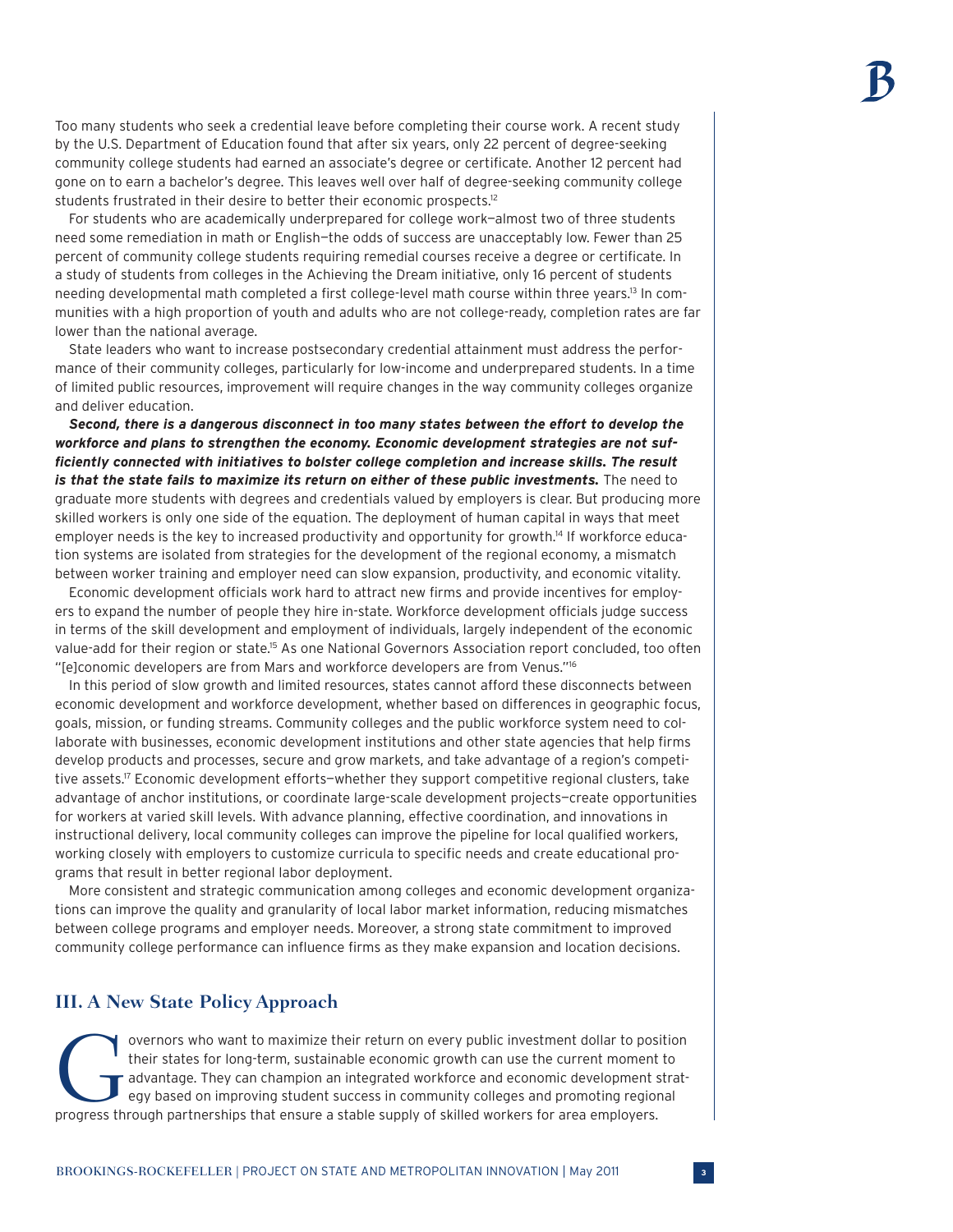- To that end, governors should embrace a three-pronged agenda:
- ➤ Articulate a clear vision for the alignment of workforce development, postsecondary education, and economic development at the regional level, and regularly publicize progress;
- ➤ Improve student success and credential completion in community colleges; and
- ➤ Identify and target priority clusters and industry sectors critical to regional competitiveness and expansion, promoting partnerships that engage community colleges in economic development

*Articulate a clear vision for the alignment of workforce development, postsecondary education, and economic development at the regional level—and regularly publicize progress.* Governors must become visible advocates for an integrated workforce and economic development strategy that centers on community college effectiveness and responsiveness. They should convey urgency, emphasize jobs, stress efficiency and return on investment, and explain how this approach will increase the likelihood of strong, sustainable recovery and long-term competitiveness. They can point to this year's budget priorities for postsecondary education as a determining factor for the state's economic prospects for the next decade.

Governors should communicate to their constituents their frank assessment of the human capital challenge and its relationship to the state's standard of living and quality of life. But those facts should be conveyed in the context of hope and optimism—that smarter investments will position the state and its regions for a stronger future.

The governor's statewide vision and priorities should emphasize the importance of thinking and acting regionally. Statewide strategies must be flexible enough to maximize the particular advantages, assets, and needs of diverse economic regions. As one recent report concluded: "State investment tends to work best as a support, a 'heat lamp' for promising opportunistic regional and local initiatives."<sup>18</sup>

Governors may use their executive authority to restructure the alignment of workforce and economic development systems and investments. While some governors have consolidated agencies, appointed jobs cabinets, or created powerful oversight positions in the executive office, other options require a smaller expenditure of political capital. In the place of mergers and reorganizations, governors can simply make their priorities clear to workforce, postsecondary education, and economic agency officials, and direct the development of shared goals and benchmarks reflecting those priorities. They should set goals for improved educational and labor market outcomes (e.g., credential completion, average wages, employment growth) and establish and publicize these goals and related progress metrics to encourage diverse agencies and institutions to move in the same direction.<sup>19</sup> One option is to include a summary of higher education performance goals in the state's annual or biennial executive budget for higher education.20

In addition to publicizing economic development-related higher education goals, states should report regularly on progress toward them. States can use their data collection capacity to report regularly on postsecondary education's contribution to meeting educational and labor market goals. Florida, Minnesota, and Washington are beginning to use simple, powerful dashboards and report cards to make the labor market impacts of higher education institutions more visible. Minnesota Measures, for example, tracks higher education's progress on five specific goals that address both student progress and the relationship of educational supply to economic demand.<sup>21</sup>

*Improve student success and credential completion in the state's community colleges.* In the past decade, much progress has been made in identifying how states can help improve student success in higher education and particularly in community colleges. Through foundation-funded initiatives such as Achieving the Dream, Breaking Through, and Shifting Gears, and more recently, through the Complete College America (CCA) alliance of states, more than half the states have joined ambitious campaigns to support improvements in student persistence and completion of credential programs.<sup>22</sup> At the heart of these efforts are two shifts in the role of the state: from tracking inputs to measuring outcomes—results for students and employers—and from managing compliance to supporting continuous improvement.

Governors building on what states have learned to date can consider three high leverage policy targets:

➤ Creating better student data systems and using them to drive improvement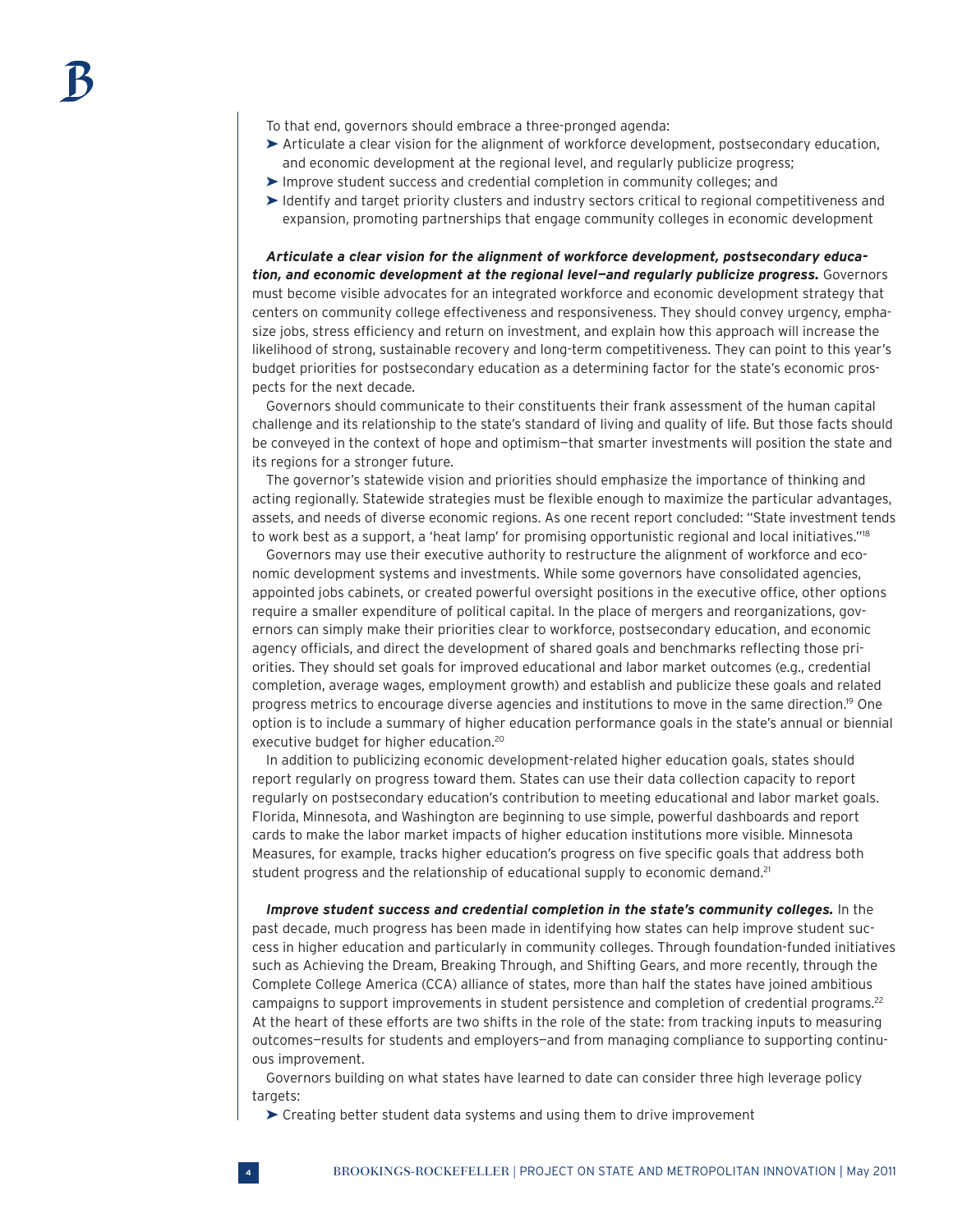- ➤ Aligning community college expectations and standards with both K-12 and other higher education systems
- ➤ Promoting innovation through performance incentives and competitive grants

**Better student data systems.** Recent years have seen rapid positive change in the design and development of databases that track students over time and provide useful guides for institutional improvement. According to the Data Quality Campaign, four out of five states can now report on the percentage of students entering postsecondary education who require remediation. Yet, much work remains. Many state data systems are still under construction and cannot yet deliver sufficiently finegrained data to answer key policy questions. Links to workforce and employment and earnings data are more limited. Using improved data systems for strategic decision-making is a work in progress in most states.<sup>23</sup>

But governors can accelerate significant additional progress. They can continue to build out their state data systems and support the use of data by state and local stakeholders to drive improved outcomes and increased student success. In the short run, state officials can:

*Make sure that Statewide Longitudinal Data Grants and other federal funds for data system development are being used effectively.* These significant grants to states have enabled construction of cross-sector data systems that link K-12 and higher education data and increasingly include workforce/employment data. Governors can ensure that their state's efforts are on target, particularly the cross-sector linkages. States have opportunities through the Data Quality Campaign and the National Governors Association (NGA) to benefit from the experience of other states in this effort.

*Adopt the NGA common metrics for assessing progress.* The NGA's Complete to Compete initiative has defined a set of metrics that it recommends all states commit to collecting and reporting. These include completion measures (degrees and certificates granted) but also progress metrics that correlate with ultimate student success, such as success in first-year college courses, credit accumulation, and timely progress through remedial courses.24

*Take advantage of, and build on, national initiatives to help states use student data to inform continuous improvement processes at the state and institutional levels.* Complete College America (CCA) is helping its member states set specific statewide completion goals. These simple measurable goals will be reported annually against a firm deadline to help mobilize stakeholders to work together on a common improvement agenda. CCA recently announced a competitive grant program to select 10 states for \$1 million innovation grants, open to any state that agrees to set a specific statewide goal and collect and report common metrics. Other national efforts, such as the Achieving the Dream initiative, have developed tools to help states use student data to engage institutional leaders and faculty, state officials, and other stakeholders in structured discussions of supporting and driving efforts to improve student outcomes.

**Realigned community college expectations and standards.** More students will earn postsecondary credentials if they start college ready for college work. Common Core standards, which over 40 states have pledged to implement, will ultimately help achieve this, but in the meantime, state leaders eager to improve K-12 and higher education alignment can promote several evidence-based strategies for helping more high school students understand college expectations. They include:

*Administer the college placement exam to students who show academic weakness in eleventh grade so they can receive remediation courses before they enroll in college.* The Early Assessment program at California State University (CSU) reduces the probability of remediation for CSU students by 4 percentage points in math and 6 percentage points in English.25

*Provide incentives for robust and coherent early college and dual enrollment programs.* These models enable struggling young people to earn college credits and experience while still in high school. Eighty-five percent of graduates of the first cohort of Early College High Schools earned an average of a semester of transferable college credits.26 Texas and North Carolina are two of the states that have invested in these acceleration strategies.

*Support summer "bridge" programs that rely on intensive sessions to prepare high school graduates to succeed in college.27* Early evidence is promising and rigorous studies of several bridge programs are now underway.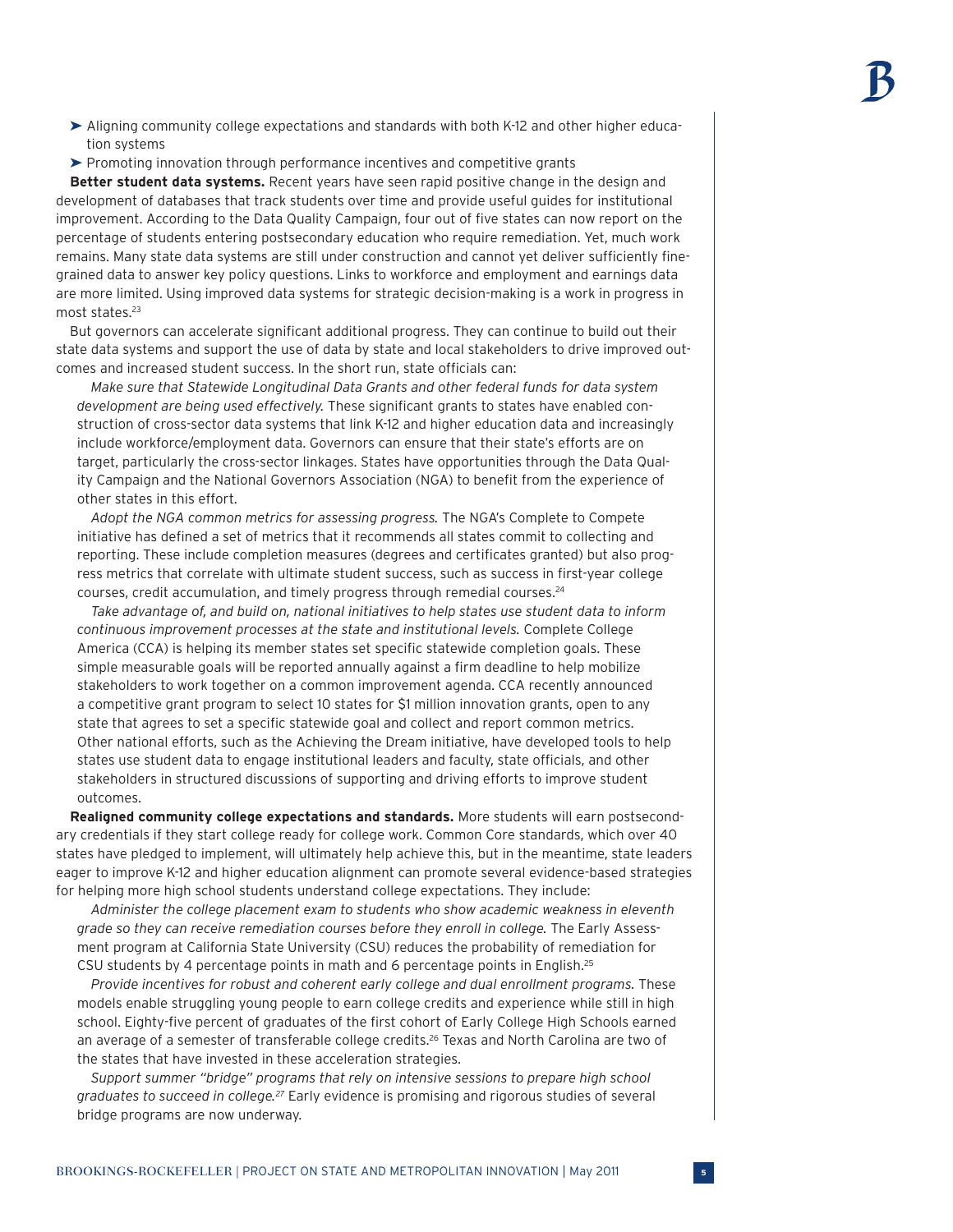Community colleges also need to better align with other higher education institutions. A growing percentage of Americans earn college credits from several different schools. They may move from one city to another, transfer schools, change programs, or combine courses from non-profit and for-profit institutions. Too often, credits earned in one school, state, or sector do not transfer to another—and students have farther to go to earn a credential. This is a significant obstacle to increasing the number of credential holders.

Clear and comprehensive transfer policies are essential to higher education productivity and efficiency. This is easier to advance in states with centralized systems of higher education, but states with very different governance structures have been able to make progress. Two good places to start are:

*Define a transfer core of general education courses* that will be accepted across the state's public four-year institutions and offered at all two-year institutions in the state.

*Statewide, or at least regionally, define the requirements and course sequence* for programs of study that serve high-priority industries and occupations so courses taken in one institution will be routinely credited by others.

**Document Innovation.** State officials working to improve community college results have a limited evidence base from which to draw. Take the critical area of developmental education: there is little hard evidence on whether and for which population groups the upside of developmental education (learning or relearning college readiness skills in English and math) outweighs the downside (slower

# **States Use Resources to Drive Better Outcomes**

If designed and executed well and consistently, policies that tie higher education funding to outcomes-not just enrollment-can be powerful drivers of innovation and improvement. New performance funding models tend to reward not only completion but also attainment of intermediate milestones that predict completion. They work to incorporate protections to prevent dilution of quality or bias against harder-to-serve students, and to balance pressure to innovate with support for learning what works. Some states also build into funding formulas rewards for better alignment of higher education outcomes with economic development priorities.

The **Student Achievement Initiative in Washington** is a sophisticated approach to performance funding, using student progress through intermediate milestones, "momentum points," to reward colleges for helping students achieve basic skills, succeed in first-year courses, and complete a credential.28 Other states, including **Ohio**, have adapted Washington's approach, some with a more aggressive schedule for implementing large funding shifts to reward outcomes rather than enrollment. Ohio's formula also includes incentives for improved results in high-priority fields—such as science, technology, engineering, mathematics and nursing. **Indiana** now rewards the number of courses or credits completed, degrees conferred and credits transferred, as well as on-time graduation rates and low-income students' graduation rate. In 2010, Indiana used performance data to decide how and where to reduce higher education funding.

Some states have implemented a complementary incentive: innovation funds and structured competitive grant processes that encourage institutions to rethink and revise how they deliver instruction and support student success. **Texas, Connecticut** and other states in the Gates Foundation-funded **Developmental Education Initiative** have used this approach to spur redesign of institutional developmental education policies and practices. Requiring institutions that receive grants to track outcomes and participate in a learning network can advance knowledge and disseminate promising practices and processes statewide.

Over the next four years, the federal government, through the U.S. Department of Labor, will grant \$2 billion to community colleges or consortia of colleges under the Trade Adjustment Assistance **Community College and Career Training Grant program**. This competitive program, with an initial \$500 million of grants to be made in spring 2011, should stimulate significant innovation in the design of accelerated, better targeted, and more effective credential programs for adult workers, linked to regional labor market needs.

These opportunities are significant in a time of scarce resources. And they target key areas where institutional innovation is needed: the transformation of remediation; the restructuring of delivery systems to accelerate time to completion of credential programs, including new technology; and better links between community college programming and high-growth employment opportunities.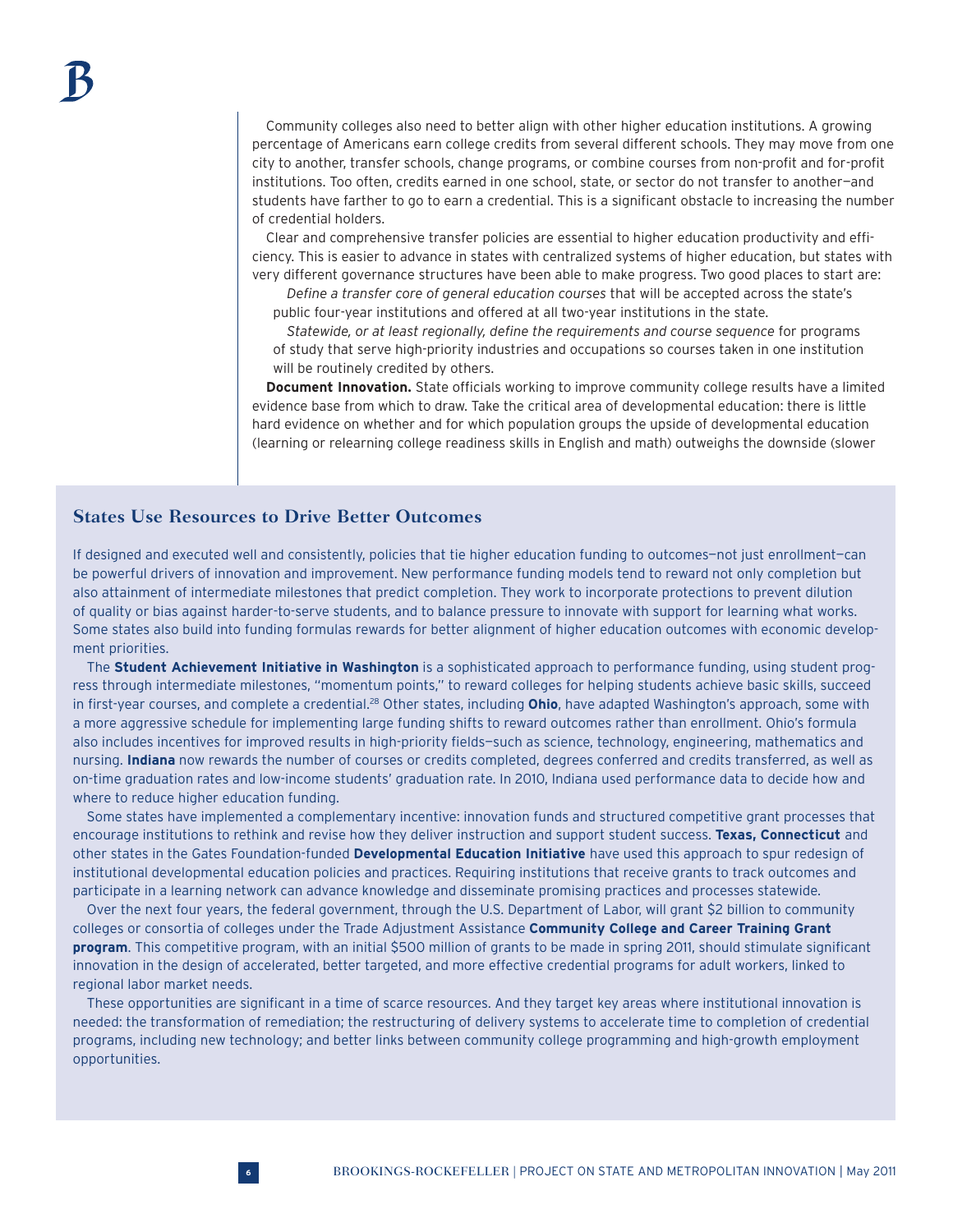progress and more opportunities to stop and quit). The research literature on what it takes to scale innovative pilots is thin.

For this reason, states need to encourage institutions to innovate—to try new approaches and test their effectiveness in helping different student groups succeed. Two strategies for states to pursue are:

*Shift community college funding incentives* from enrollment to performance.

*Encourage innovation* through competitive grants to institutions to pursue new solutions, track outcomes, and share lessons learned.

*Promote partnerships that engage community colleges with regional economic development efforts.* Effective and efficient deployment of skills and credentials in the labor market depends upon both the supply of and demand for skilled workers. States and regions can expand and shape pockets of demand—encouraging expansion by employers of projects that generate significant numbers of good jobs, including middle skill jobs. If these development opportunities are aligned with the efforts of community colleges to help prepare a high-quality labor supply, state leadership will contribute to the preconditions for long-term economic vitality and encourage more adults to enter, persist, and succeed in training programs with a payoff.

Bringing a credential and degree completion focus to economic development efforts, which often have a short-term horizon, is not without challenges. But sustaining the economic health of any state or region demands significant increases in postsecondary attainment and completion. States can pursue four strategies in this regard:

- ➤ Target priority clusters and industry sectors critical to the state's competitive position and economic growth
- ➤ Promote regional partnerships that align employer needs and workforce and higher education capacity
- ➤ Leverage public infrastructure investments in support of skill development, with community colleges playing a larger role
- ➤ Support innovative credential programs for working adults so they can benefit from regional development opportunities

**Target priority industry sectors.** A previous paper in this series, "Job Creation on a Budget," proposes several high-leverage roles states can play to support regional industry clusters—geographic concentrations of interconnected firms and supporting organizations. These roles include developing and using quality labor market data to identify clusters, target policy and track performance, establishing a modest grants program to address gaps in performance, and reorienting existing economic development programs and policies to support clusters.<sup>29</sup>

Identifying vital clusters and aligning resources and programs to strengthen them can ensure greater focus and impact for state economic and workforce development policies. States can provide incentives and guidance to relevant agencies on the metrics and analyses used to identify clusters and their human capital needs. States can help community colleges and the workforce system understand and work more closely with clusters and sectors that are engines of the new economy—such as creative industries, clean tech, or food-related clusters.

**Encourage regional partnerships.** A coordinated local strategy to align higher education and regional development agendas does not take shape naturally. Cities and regions that have aligned postsecondary education and training with the needs of high-growth employers have often been encouraged to do so by local partnerships, led by an entity independent of either the education community, the workforce investment system or particular industry or employer interests.

State leaders should promote these partnerships and their efforts to better coordinate labor market and skill development. Informed by the innovations described below, they can:

- ➤ Encourage colleges and consortiums of institutions that secure new Department of Labor grants to build partnerships with regional employers
- ➤ Support workforce partnerships funded by the National Fund for Workforce Solutions
- ➤ Create a small competitive fund to seed, strengthen, and track results of regional partnerships. States with customized training programs should retool them to create incentives for collaboration across firms in key sectors or clusters and to align with other state education investments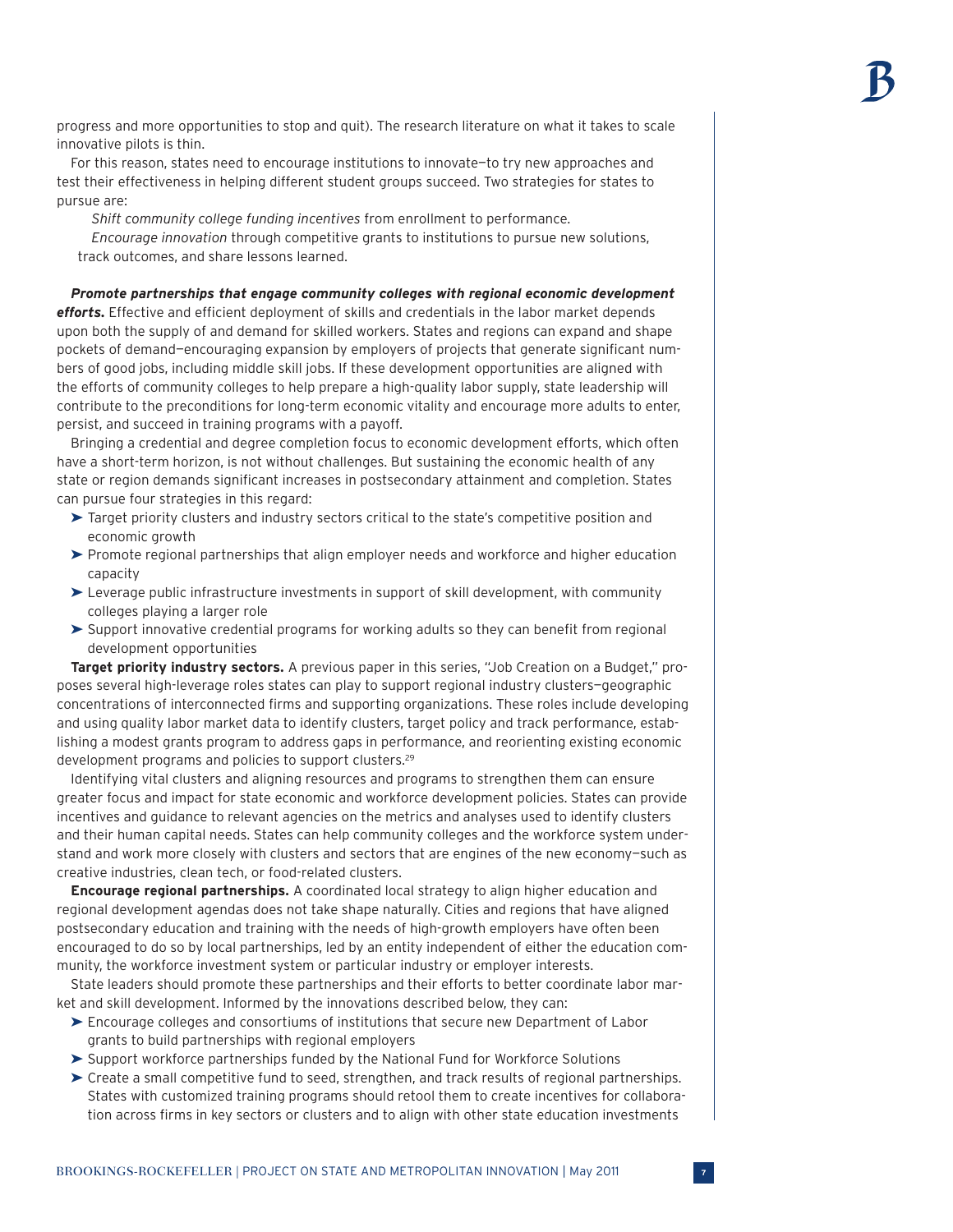# **Regions Link Economic and Workforce Development Strategies**

During the past decade, a number of states have provided seed funds for regional efforts to bring postsecondary education and training providers together with employers in priority sectors or clusters. **Illinois' Critical Skills Shortage Initiative** used federal Workforce Investment Act (WIA) funds to support regional partnerships of employers, workforce and economic development agencies and postsecondary institutions. **Washington state** created **Industry Skill Panels** to assess current and future skill needs across key industries. Under Governor Ed Rendell, Pennsylvania used state-appropriated funds to seed workforce partnerships across the state that bring together companies with similar markets and human resource needs. The competitive **Pennsylvania Industry Partnership** program helped training providers and postsecondary institutions plan for meeting the needs of employers in high-wage and high-growth industries.

Federal and private support has augmented state efforts. U.S. Department of Labor **Workforce Innovation in Regional Economic Development (WIRED)** grants helped build partnerships and institutionalize these efforts in numerous regions; and **Community-Based Job Training Grants** have created incentives for community college participation in partnerships targeting high-growth industries. The Department of Labor's current **Community College and Career Training Grant** program requires successful community college applicants to demonstrate their links to the regional workforce system and key employers.

In many cities, private philanthropies seed and support this local infrastructure, either on their own or through participation in the **National Fund for Workforce Solutions** or other entities. Partnerships associated with the National Fund, which provides flexible funds for training in high-demand industries across 23 communities, trained more than 18,000 individuals in 2009, almost 10,000 of whom attained a postsecondary credential or degree.<sup>30</sup>

> **Leverage infrastructure investments.** Even in these lean fiscal times, there are opportunities for states and regions to benefit from the billions of taxpayer dollars and government-backed financing spent annually on infrastructure and other construction-related projects, such as roads and bridges, schools and hospitals, public housing, new transit lines and related redevelopment, clean energy, and other large projects.31 These investments can provide an infusion of good jobs and quality education/ training opportunities for local residents.

Federal highway construction projects allow for set-asides for up to one half of one percent of funds for skill development. States can create training set-asides from their own infrastructure investments. States can also make progress visible by requiring reporting of both employment and skill development/credential outcomes related to these projects, disaggregated by typically underrepresented population groups.

States should encourage their community colleges to play an important role in the design and delivery of skill development strategies in service of these infrastructure projects. Colleges can work with employers on customizing and shaping curricula to meet the skill requirements of jobs being created—and to align with certificates and credentials of value in the labor market. They can align with apprenticeship programs, give dual credit toward credentials for apprenticeship courses, and provide pre-apprenticeship training and support services, either at the college or on-site. Given the widespread need for remedial basic skills within the adult population, states can help guide their community colleges toward the best approaches for helping underprepared adults earn credentials associated with the middle-skill jobs these investments create: bridge programs that address gaps in basic skills learning strategies; contextualized curricula that integrate basic skills into technical courses; and accelerated technical programs geared to specific jobs that need to be filled.

**Support innovative credential programs for working adults.** States face a timing challenge in aligning efforts to raise credential completion rates with economic development priorities. Educational programs can be unduly time-consuming, particularly if adult learners are already working or need to re-enter the labor market quickly. Pathways to credentials have to be shorter, faster, and more flexibly delivered. They must acknowledge the significant academic and nonacademic challenges many potential middle-skill workers have to overcome before they will earn a postsecondary credential.<sup>32</sup>

Innovative approaches to restructuring credential programs are currently being tested and scaled, including:

➤ A shorter-than-two-year technical credential, many with strong labor market payoff (see the Tennessee Technology Centers or some of Washington state's technical college offerings)<sup>33</sup>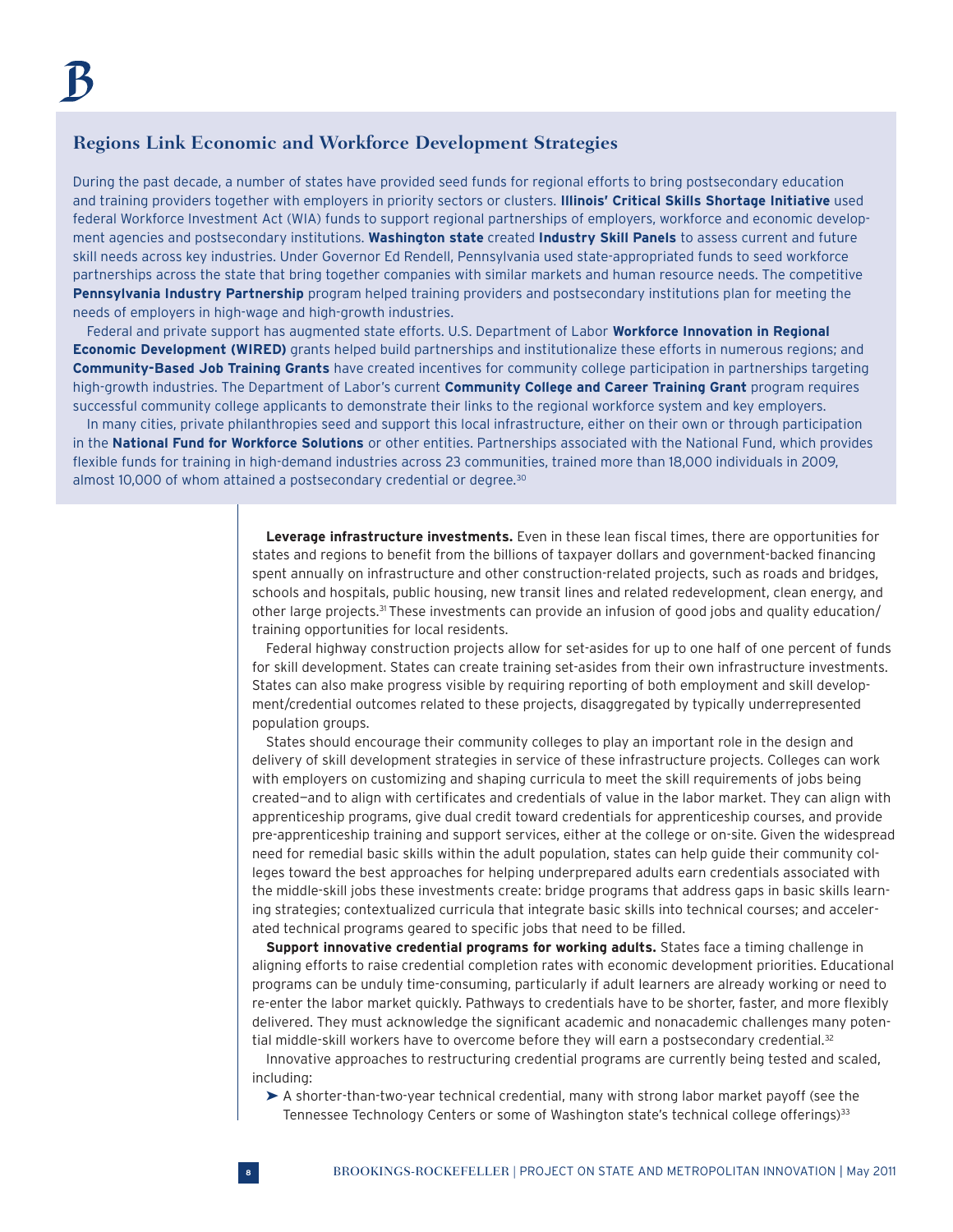- ➤ More intensive and flexible delivery models (weekend colleges, double blocks of courses, and online delivery)
- ➤ Stackable credentials, as in Oregon and Ohio, that break degree programs into smaller credential units that "stack" together into a full degree
- ➤ Integrated programs combining basic skills instruction with technical training needed to earn a credential with labor market value. The most well-studied of these is the I-BEST program for lowskill adult learners at Washington state's community colleges
- ➤ Ways to align non-credit workforce courses and programs with courses taken for credit, so that participants who start on the non-credit side receive credit for that work when they enroll in a for-credit program

Because many individuals traditionally served by the workforce system are academically unprepared to earn any postsecondary credential, workforce innovators have also focused on creating coherent and aligned "career pathways" to support their advancement. These pathways, which target the needs of employers in a specific industry or occupational sector, connect a series of pre-college and collegelevel education and training programs and support services so that low-skill individuals can advance over time from non-credit basic skills courses to successively higher levels of education and employment.34

States such as Arkansas, Ohio, Oregon, and Washington have been leaders in supporting and promoting career pathway approaches through competitive incentives for innovations in program design, regional partnerships, resource allocation, and performance measurement.<sup>35</sup> Through its ambitious No Worker Left Behind initiative, Michigan used state funds to leverage the alignment of varied federal funding streams to encourage dislocated workers to return to community college to pursue highdemand pathways in their regional economy.

# **IV. Conclusion**

erious attention to higher education improvement-and t<br>particular-is increasingly a bellwether for a state's comm<br>economic competitiveness. Improving the alignment of r<br>nomic development, and higher education institutions erious attention to higher education improvement—and to community college performance in particular—is increasingly a bellwether for a state's commitment to national and international economic competitiveness. Improving the alignment of regional workforce development, economic development, and higher education institutions is challenging, but governors and their

They can start by articulating a new vision with clear goals for focusing state systems and resources on this end. They can promote relatively modest but well-designed incentives for better use of data to track and drive improved student education and labor market outcomes. They can seed innovations within community colleges and across human capital systems, and speed adoption of programs and processes that both enhance regional development and increase the supply of skilled, credentialed workers. In the current environment, governors will be wise to bundle and target limited state workforce and economic development resources toward unified goals, while creatively and aggressively pursuing federal and private funds available to spur innovative approaches to human capital challenges. In the end, these strategies will provide crucial momentum to efforts to secure economic recovery and long-run growth that benefit all state citizens.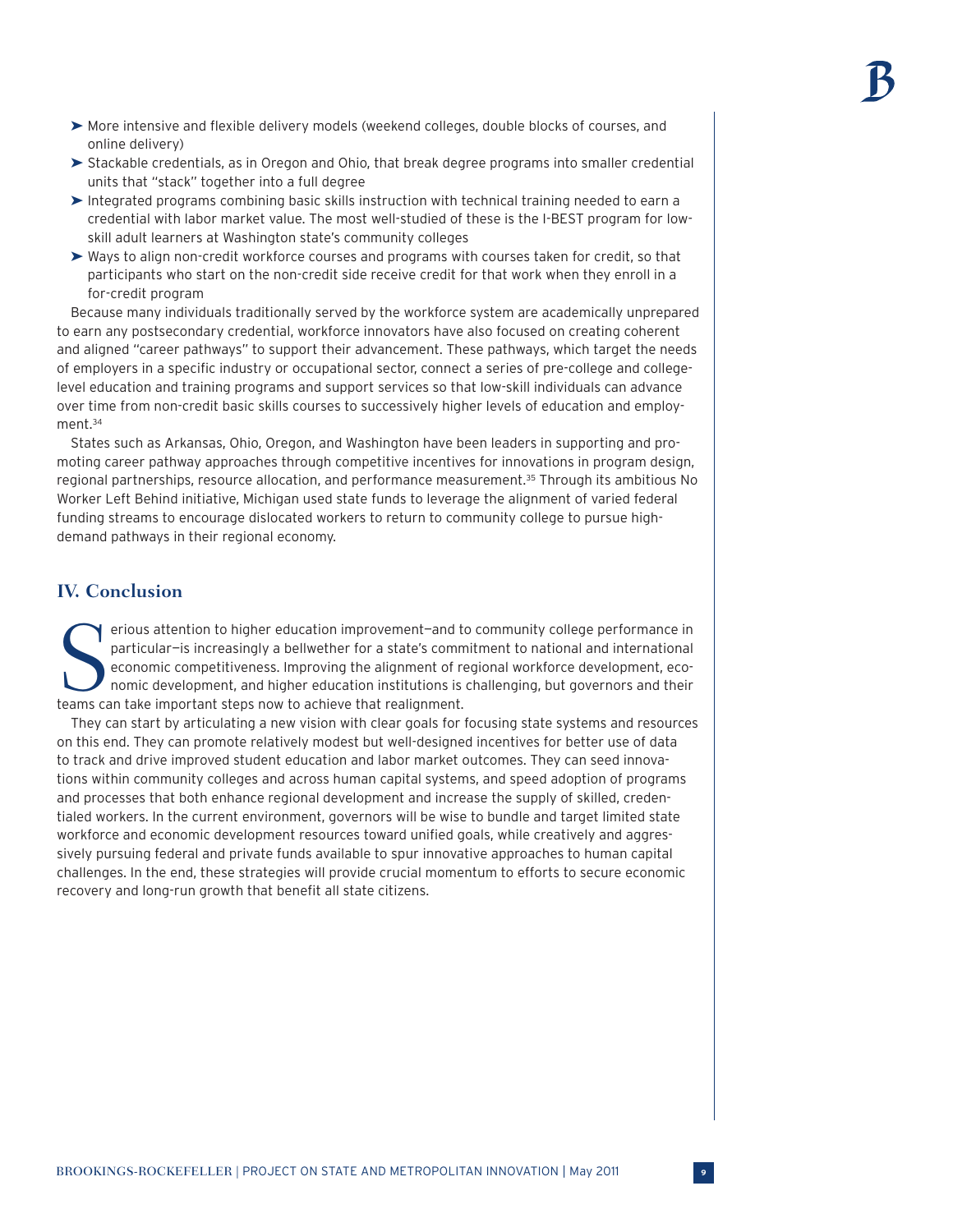# **Endnotes**

- 1. Richard Kazis is senior vice president at Jobs for the Future.
- 2. Ray Uhalde, "Workforce Development that Supports Economic Development: Building Skills for Job Growth," *IEDC Economic Development Journal*, Winter 2011.
- 3. Robert Weissbourd and Christopher Berry, *The Changing Dynamics of Urban America* (Chicago: CEOs for Cities, 1994).
- 4. Sara Hebel, "States Seek Ways to Take Measure of College Degrees," *Chronicle of Higher Education*, November 28, 2010.
- 5. Bureau of Labor Statistics, *Occupational Outlook Handbook 2010-11 Edition: Overview of the 2008-2018 Projections.* Available at **www.bls.gov/oco/oco2003.htm**.
- 6. Anthony Carnevale, Nicole Smith, and Jeff Strohl, *Help Wanted: Projections of Jobs and Education Requirements through 2018* (Washington: Georgetown Center on Education and the Workforce, 2010).
- 7. Ibid, especially Introduction and Part I. Also, a 2005 study by the National Center for Public Policy and Higher Education concludes that if patterns of attainment by race and socioeconomic status do not change, demographic shifts alone would lower real personal income in the U.S. by 2 percent from 2000 through 2020. National Center for Public Policy and Higher Education (NCPPHE), "Income of U.S. Workforce Projected to Decline if Education Doesn't Improve" (San Jose : NCPPHE, 2005).
- 8. Michael Storper and Allen Scott, "Rethinking Human Capital, Creativity and Urban Growth," *Journal of Economic Geography* 9 (2009): 147–167.
- 9. Harry J. Holzer and Robert I. Lerman, *The Future of Middle Skill Jobs* (Washington: Brookings Institution, 2010).
- 10. Timothy Bartik, *What Proportion of Children Stay in the Same Location as Adults: Does this Vary Across Location and Groups?* (Kalamazoo: Upjohn Institute, 2009).
- 11. T.D. Snyder and S.A. Dillow, *Digest of Educational Statistics 2009* (Washington: National Center for Education Statistics, Institute of Education Sciences, U.S. Department of Education, 2010), Table 187.
- 12. Alexandria Walton Radford and others, *Persistence and Attainment of 2003–04 Beginning Postsecondary*

*Students: After Six Years: First Look* (Washington: National Center for Education Statistics, Institute of Education Sciences, U.S. Department of Education, 2010).

- 13. Thomas Bailey and others, "Referral, Enrollment and Completion in Developmental Education Sequences in Community Colleges," *Economics of Education Review* 29 (2) (year?): 255–270.
- 14. Paul Gottlieb and Michael Fogarty, "Educational Attainment and Metropolitan Growth," *Economic Development Quarterly* 17 (2003): 325–336.
- 15. Neil Kleiman and others*, A Tale of Two Systems: Linking Economic Development and Workforce Development* (New York: Seedco Policy Center, 2009).
- 16. Mark Troppe and others, Aligning State Workforce Development and Economic Development Initiatives (Washington: National Governors Association, 2005), p. 3. For instance, both workforce and economic development experts recognize the importance of regional clusters of related firms in driving innovation and growth. The workforce field targets sectoral initiatives, focusing on multiple employers within particular industry sectors that are both important to regional growth and offer the possibility of advancement for lower-skilled workers. The economic development field emphasizes *regional industry clusters*, defined as geographic concentrations of interconnected businesses, suppliers, service providers, and associated industries. See Beth Siegel and Karl Seidman, *The Economic Development and Workforce Development Systems,* (New York: The Surdna Foundation, 2009).
- 17. Elsie Harper-Anderson, *Coming Together in Tough Economic Times* (Ann Arbor: University of Michigan Center for Local, State, and Urban Policy, 2008).
- 18. Ibid, p 7.
- 19. Kleiman and others, *A Tale of Two Systems.*
- 20. National Governors Association (NGA), "Getting Started: Framing a College Attainment Agenda" in *Complete to Compete Briefing Papers* (Washington: NGA, 2010).
- 21. National Governors Association Center for Best Practices, *Degrees for What Jobs?* (Washington: NGA, 2011)
- 22. See **www.achievingthedream.org; www.breaking throughcc.org**; **www.shifting-gears.org; www.completecollege.org**.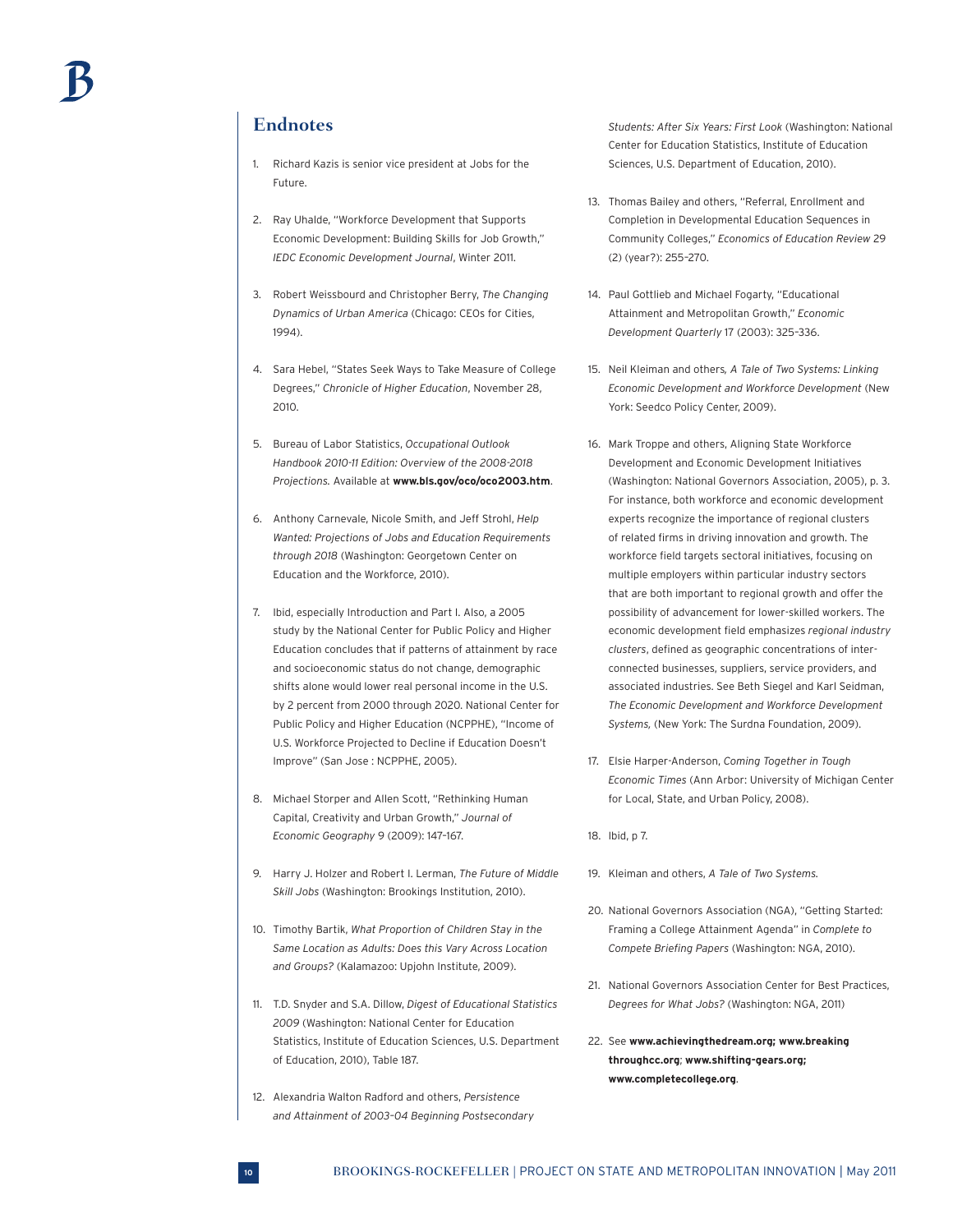- 23. Peter T Ewell, "Data Collection and Use at Community Colleges," The White House Summit on Community Colleges: Conference Papers. (Washington: The White House, 2010).
- 24. Ryan Reyna, C*ommon College Completion Measures*  (Washington: NGA, 2010).
- 25. "California Community College Early Assessment Program," presentation for the Board of Governors of the California Community Colleges by the System Office, California Community Colleges, September 14, 2009.
- 26. Jobs for the Future, "A Portrait in Numbers" (Boston: publisher? 2009).
- 27. MDRC is conducting a rigorous outcomes study on the Texas summer bridge program, based on promising early results.
- 28. For information on Washington state's Student Achievement Initiative, see **www.sbctc.ctc.edu/college/ e\_studentachievement.aspx**
- 29. Mark Muro and Kenan Fikri, "Job Creation on a Budget: How Regional Industry Clusters Can Add Jobs, Bolster Entrepreneurship, and Spark Innovation," (Washington: Brookings Institution, 2011).

#### 30. **www.nfwsolutions.org**

- 31. David Alstadt, *Building Opportunity: How States can Leverage Capital and Infrastructure Investments to Put Working Families on a Path to Good Jobs* (Washington: The Working Poor Families Project, 2010). For information on transit-oriented development strategies, see the Surdna Foundation **www.surdnafoundation.org**
- 32. This was a key lesson of Michigan's No Worker Left Behind initiative. The offer of two free years of community college, akin to a GI Bill right, for dislocated workers in Michigan, drew thousands of workers to community college; but many had such severe basic skill needs that the colleges were ill-equipped to help them advance efficiently to a degree or certificate.
- 33. For more information see **www.ttcnashville.edu/** for a Tennessee example and **http://www.sbctc.edu/** for Washington state.
- 34. Jackie Kraemer and others, *Guide to Adult Education for Work* (Washington: National Center on Education and the Economy, 2009); Davis Jenkins, *Career Pathways* (New York: Workforce Strategy Center, 2006).
- 35. Jenkins, Career Pathways.

## **Acknowledgments**

The author would like to thank the following for their very helpful comments on early drafts: John Austin, Alan Berube, Jennifer Bradley, Robert Giloth, Amy Liu, Marlene Seltzer, Beth Siegel, and Jeffrey Terp.

The Metropolitan Policy Program at Brookings would like to thank the John D. and Catherine T. MacArthur Foundation, the Heinz Endowments, the F.B. Heron Foundation, and the George Gund Foundation who provide general support for the program's research and policy efforts. We would also like to thank the Metropolitan Leadership Council, a bipartisan network of individual, corporate, and philanthropic investors that provide us financial support but, more importantly, are true intellectual and strategic partners. While many of these leaders act globally, they retain a commitment to the vitality of their local and regional communities, a rare blend that makes their engagement even more valuable.